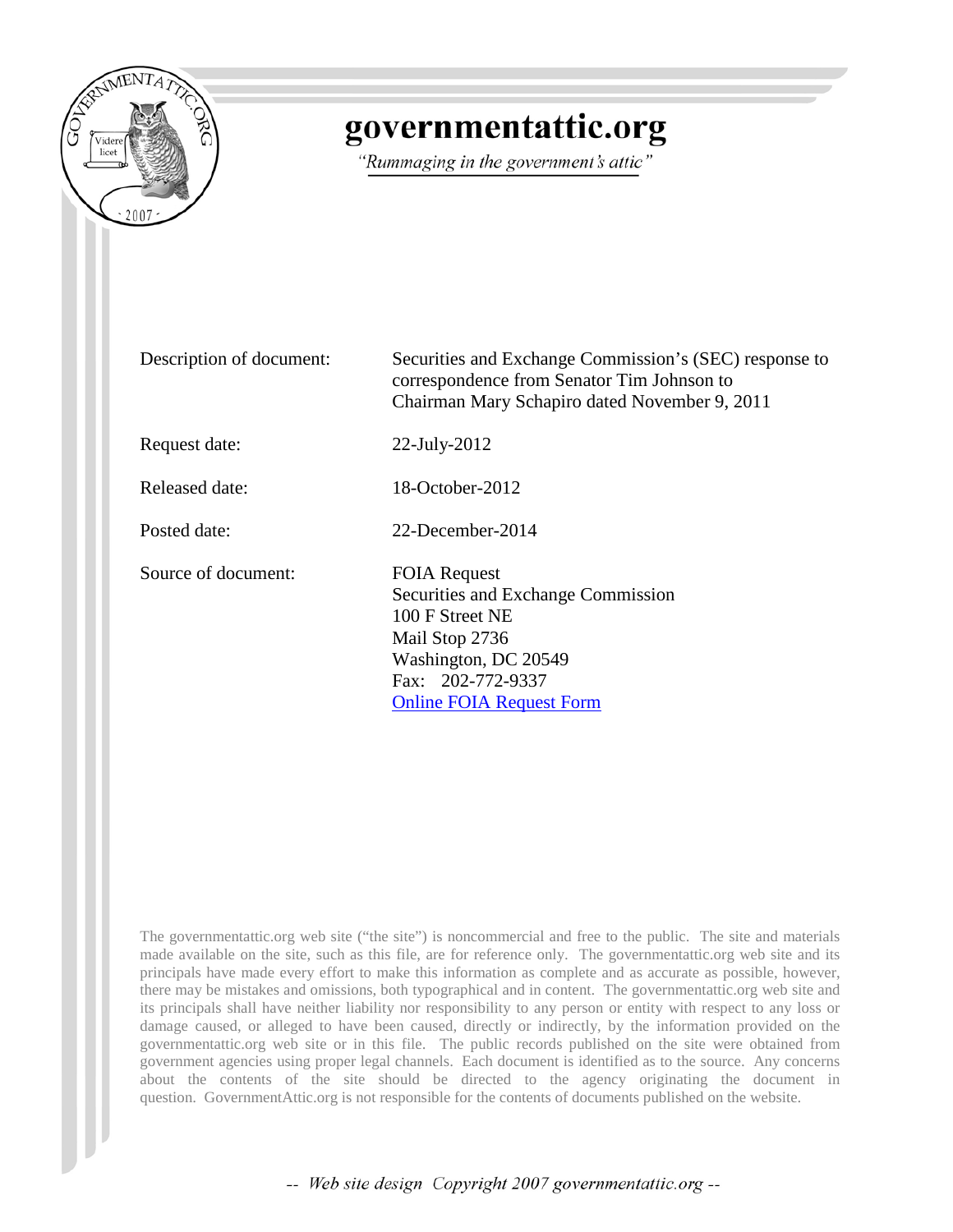

**UNITED STATES SECURITIES AND EXCHANGE COMMISSION STATION PLACE 100 F STREET, NE WASHINGTON, DC 20549-2736** 

**Office of FOIA Services** 

October 18, 2012

RE: Freedom of Information Act (FOIA), 5 U.S.C. § 552 Request No. 12-09883-FOIA

This letter is in response to your request dated July 22, 2012, and received in this office on August 09, 2012, for a copy of the SEC's response to correspondence from Senator Tim Johnson to Chairman Mary Schapiro dated November 9, 2011.

After consulting with the staff, we are releasing the enclosed correspondence dated December 20, 2011, as it appears to be responsive to your request.

If you have any questions, please contact me at mandicf@sec.gov. You may also contact me at foiapa@sec.gov or  $(202)$  551-7900.

Sincerely,

Frank Mandi

Frank Mandie FOIA Research Specialist

Enclosure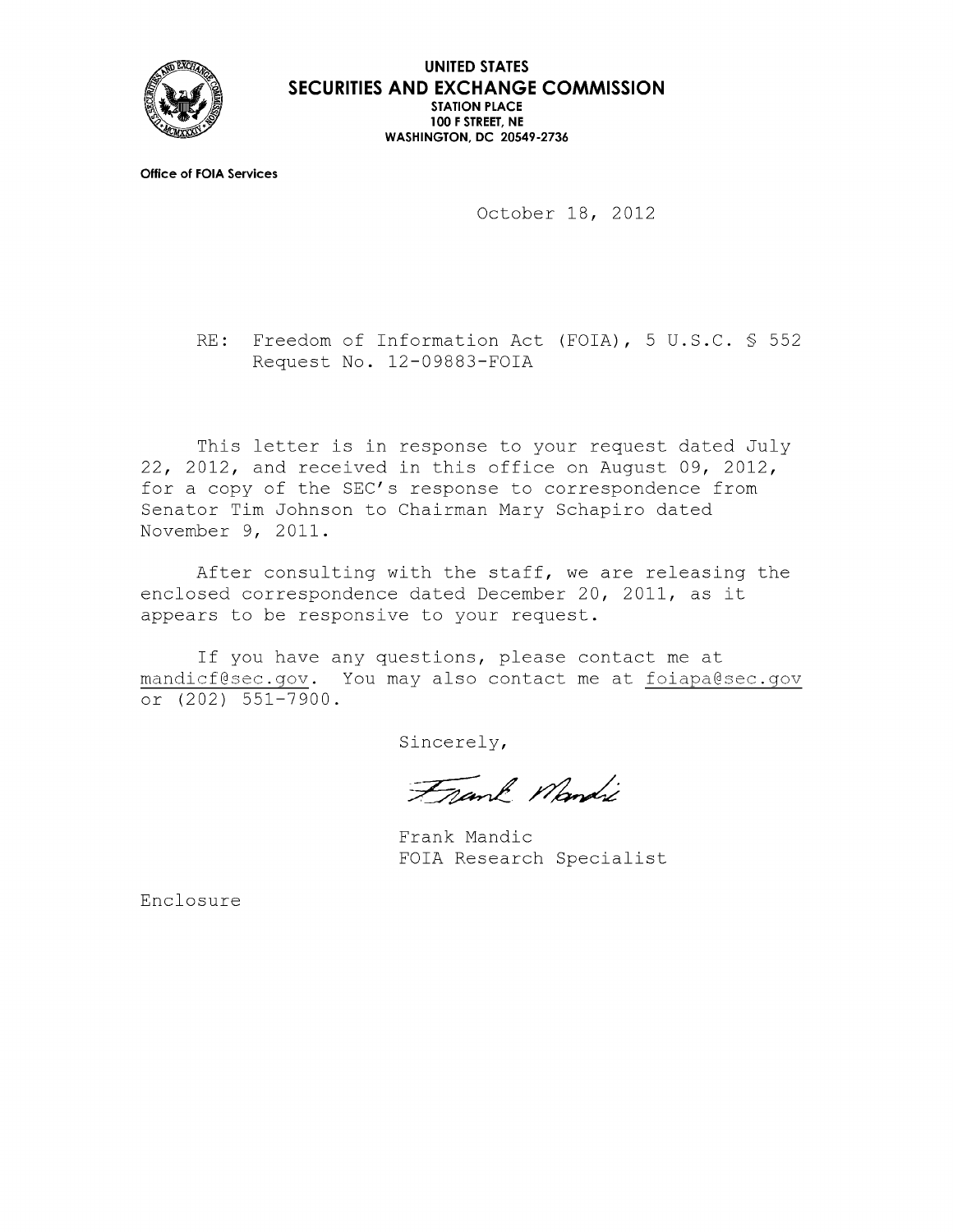

THE CHAIRMAN

UNITED STATES SECURITIES AND EXCHANGE COMMISSION WASHINGTON. O.C. 20549

December 20, 2011

The Honorable Tim Johnson Chairman Committee on Banking, Housing, and Urban Affairs United States Senate 534 Dirksen Senate Office Building Washington, DC 20510

Dear Chairman Johnson:

Thank you for your November 9, 2011 letter regarding the rulemaking approach of the federal financial regulators. I share your view that the approach should promote public participation, consider a wide range of factors, result in regulations that work in concert with other regulations to provide clear direction to the entities we regulate, and provide robust safeguards for those whom the rules are designed to protect. You asked for a response to a number of questions to ensure that the Dodd-Frank Wall Street Reform and Consumer Protection Act continues to be implemented thoughtfully and responsibly with full consideration of relevant issues. Your questions and my responses appear below.

*1. Provide a detailed description of your agency's rulemaking process, including the*  variety of economic impact factors considered in your rulemaking. Please note to what degree *you consider the benefits from your rulemaking, including providing certainty to the marketplace and preventing catastrophic costs from a financial crisis. Also describe any difficulties you may have in quantifying benefits and costs, as well as any challenges you may face In collecting the data necessary to conduct economic analysis of your rulemaking.* 

The Commission's rulemaking process is governed by the Administrative Procedure Act ("APA") and other federal statutes that prescribe the manner in which the Commission may undertake to consider or adopt rules of general applicability. In general, the Commission engages in "informal" rulemaking,<sup>1</sup> in which it seeks comments in advance from the public before adopting substantive regulations or amendments to existing regulations.

The APA requires that agencies provide interested parties with adequate notice of proposed rulemaking and the opportunity to participate in the rulemaking "through submission of

<sup>&</sup>lt;sup>1</sup> "Informal" rulemaking is distinct from "formal" rulemaking. Sections 556 and 557 of the APA provide procedures that apply to ''rules [that] are required by statute to be made on the record after opportunity for an agency hearing." 5 U.S.C. § 553. Known generally as "fonnal" rulemakings, these rulemakings require oral evidentiary hearings that employ special procedures analogous to those used in judicial trials. See *S* U.S.C. §§ *556,* 557.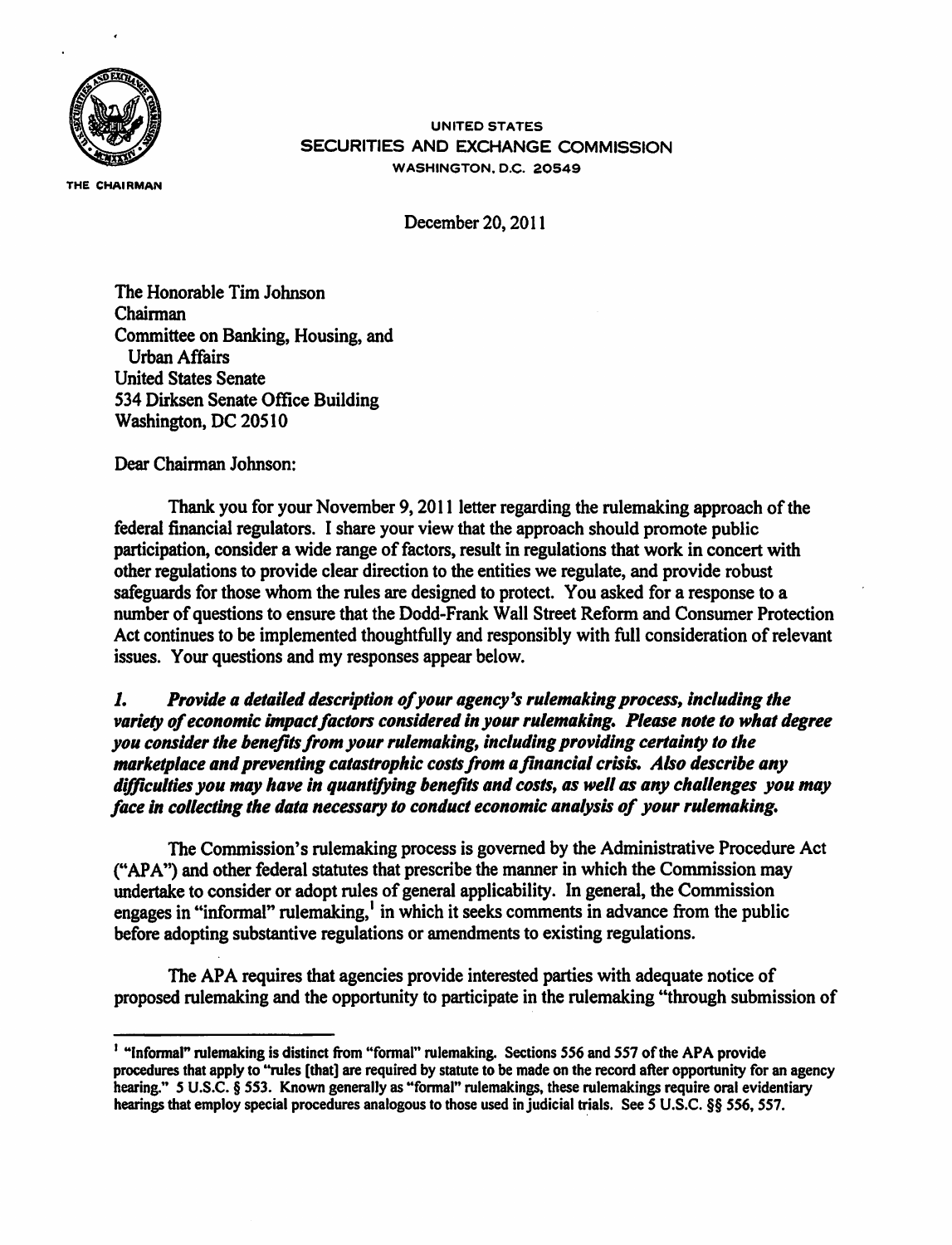written data, views, or arguments...."<sup>2</sup> The Commission's practice in this type of "notice and comment" rulemaking generally proceeds as follows. First, the Commission publishes a "proposing release" for the rulemaking in the *Federal Register.* This document sets forth the text of the proposed rule, describes and explains the proposed rule, and solicits comments, including relevant data, from members of the public. Typically, one or more of the Divisions of the Commission has been responsible for preparation of the proposing release, following extensive analysis of an issue, consideration of alternatives, and consultation with other Commission staff and the Commissioners. The staff's final recommendation is presented to Commission for its approval, and typically the Commission holds an open meeting under the Government in the Sunshine Act to consider the recommendation and vote on approving it for publication in the *Federal Register.*<sup>3</sup>

After the proposing release is published, there is a period of time in which the public may provide its comments. The proposing release invites comment from the public on all aspects of the proposed rule, including on specific questions about the operation of details of the proposed rule or alternatives to the proposal. The Commission places copies of comment letters submitted, as well as any other data or information important to the Commission's consideration of the rulemaking, into the public rulemaking file. The public also is invited to submit comments by e-mail. Submitted comments generally are available on the Commission's website. The Commission staff and Commissioners also may meet with interested parties concerning the rulemaking, and memoranda of such meetings are generally placed in the public comment file.

After the comment period closes, the staff and Commission complete their analysis of the comment letters. In making a recommendation to the Commission on how to proceed, the staff will consider the comments provided in determining whether to adopt the rule as proposed, modify the rule to respond to issues raised in the comments, or substantially reconsider or revise the approach contained in the proposed rule. If the Commission determines to proceed with an approach significantly different from the rules proposed, it may need to re-propose the rules in order to give the public adequate notice and the opportunity to comment on the re-proposed rules.

A Commission vote to adopt final rules generally occurs at an open meeting, although it may occur through seriatim vote. If the Commission approves adoption of the rules, the Commission publishes a release in the *Federal Register,* with an explanation of the reasons for adoption and responses to the more salient issues raised in the comment letters. The rules are generally effective no earlier than 30 days after publication in the *Federal Register,* although the APA permits more immediate effectiveness in certain circumstances. 4

<sup>2</sup>*S* U.S.C. § 553(c). An agency may adopt substantive rules without prior notice and comment in limited circumstances. See *S* U.S.C. § 553(b). The Commission does not frequently use this procedure.

<sup>&</sup>lt;sup>3</sup> On occasion, the Commission may vote on a rulemaking proposal without a Commission meeting, through its seriatim voting process. See 17 CFR 200.42.

<sup>4</sup>See *S* U.S.C. § SSJ(d) (effectiveness in less than 30 days is pennissible if (1) rule is a substantive rule that grants an exemption or relieves a restriction, (2) rule is an interpretative rule or statement of policy, or (3) agency finds good cause for more immediate effectiveness). If the rule is "major" under the Congressional Review Act, it may not be effective for *60* days after publication in the *Federal Register.*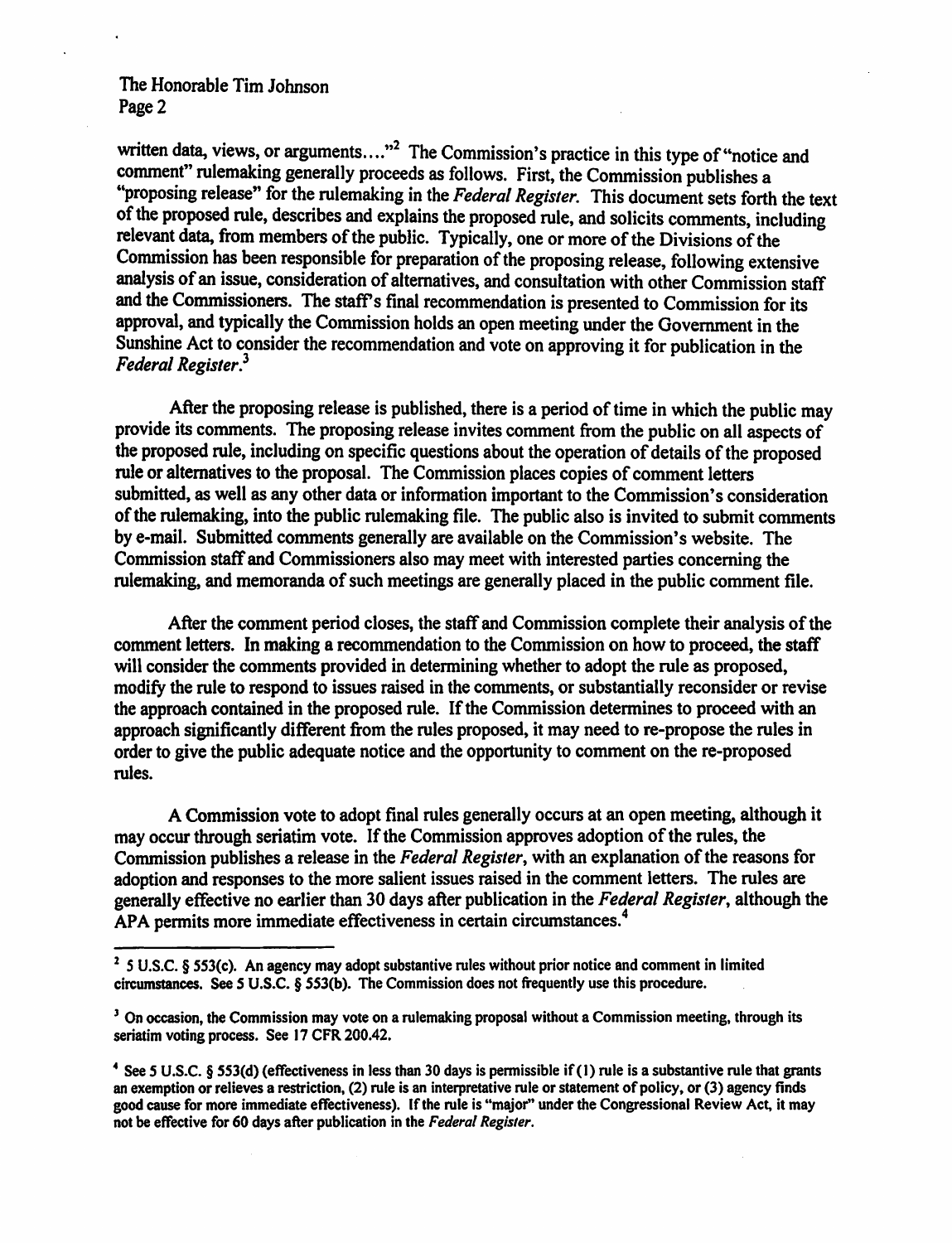Economic Factors Considered in Commission Rulemaking - The Commission considers many factors in its rulemakings. In some cases, the authorizing statutes direct the Commission to consider particular elements relevant to those particular rules. In others, the statute directs the Commission more generally to consider the "public interest" or the "protection of investors." In addition to these matters, however, the Commission also considers a variety of economic factors. In some cases, these are considerations specifically required by statute. For example, the securities laws require the Commission, when it engages in rulemaking and is required to consider or determine whether the rulemaking is in the public interest, to consider, in addition to the protection of investors, whether the action will promote efficiency, competition, and capital formation.<sup>5</sup> In addition, Section 23(a) of the Exchange Act requires the Commission, in making rules and regulations pursuant to the Exchange Act, to consider among other matters the impact any such rule or regulation would have on competition. The agency may not adopt a rule under the Exchange Act that would impose a burden on competition not necessary or appropriate in furtherance of the purposes of the Act.

The Commission also considers the costs and benefits of rules as a regular part of the rulemaking process. We are keenly aware that our rules have both costs and benefits, and that the steps we take to protect the investing public impact both financial markets and industry participants who must comply with our rules. This is especially relevant given the scope, significance, and complexity of the Dodd-Frank Act. The SEC's Division of Risk, Strategy, and Financial Innovation ("RSFI") directly assists in the rulemaking process by helping to develop the conceptual framing for, and assisting in the subsequent writing of, the economic analysis sections of the Commission's rulemaking releases.

It is important to recognize that cost-benefit analysis is a tool that informs the rule making process and is not designed to be the sole determinant of whether a rule should be adopted. Economic analysis of agency rules considers the direct and indirect costs and benefits of the Commission's proposed decisions in comparison with those of alternative approaches. Analysis of the likely economic effects of proposed rules, while critical to the rulemaking process, can be challenging.

Certain costs or benefits may be difficult to quantify or value with precision, particularly those that are indirect or intangible. $6$  The primary difficulties can be traced to the absence of suitable data. This situation often arises in rulemaking because many rules are designed to modify the behavior of market participants in response to perceived problems. When there are no precedents that can be used as a basis for analysis, it is impossible to rigorously predict anticipated responses to proposed regulations. In addition, relevant data are often only available from certain market participants. During the comment process, the SEC may ask the public to

<sup>5</sup> See Securities Act § 2(b); Exchange Act § 3(f); Investment Company Act § 2(c); and Advisers Act § 202(c).

<sup>&</sup>lt;sup>6</sup> In its report discussing cost-benefit analyses of Dodd-Frank Act rulemaking by financial regulators, the GAO noted that "the difficulty of reliably estimating the costs of regulations to the financial services industry and the nation has Jong been recognized, and the benefits of regulation generally are regarded as even more difficult to measure." GAO-12-151, p. 19; see also GAO-08-32.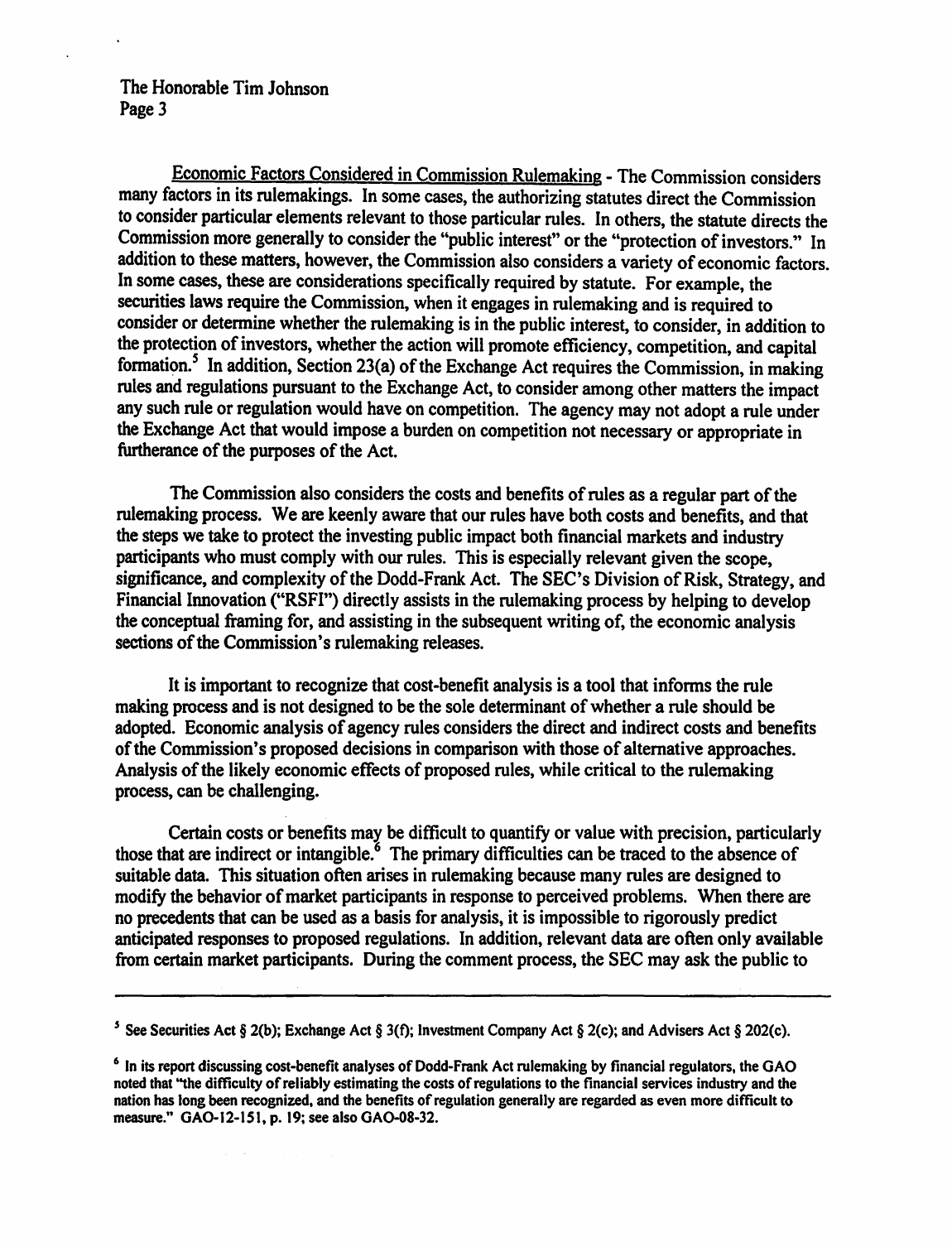.,..

quantify their estimates of cost and benefits, especially when the dollar costs of proposed rulemaking are known only to or best determined by market participants. Although this can be an effective method for obtaining data, it may be burdensome to the individuals and firms to actually provide it and such data may to be biased in favor of the respondent's preferred outcome.

In light of recent court decisions, RSFI and the rule writing divisions are examining improvements in the economic analysis the SEC employs in rulemaking. Although the existing procedures and policies are designed to provide a rigorous and transparent economic analysis, we are taking steps to improve this process so that future rules are consistent with best practices in economic analysis.

When engaging in rulemaking, the Commission invites the public to comment on our analysis and provide any information and data that may better inform our decision making. In adopting releases, the Commission responds to the information provided and revises its analysis as appropriate. This approach promotes a regulatory framework that strikes an appropriate balance between the costs and the benefits of regulation.<sup>7</sup>

The Commission's ability to gather data for use in its cost-benefit analysis is constrained in some respects by administrative laws, such as the Paperwork Reduction Act, although the Dodd-Frank Act provides the Commission with some relief from the data gathering constraints of the Paperwork Reduction Act in the rulemaking context.<sup>8</sup>

Regulatory Flexibility Act Analysis - The Regulatory Flexibility Act ("Reg Flex Act")<sup>9</sup> requires agencies, when proposing or adopting rules, to consider the special needs of small businesses. When an agency publishes a notice of proposed rulemaking, the Reg Flex Act generally requires the agency to prepare and make available for public comment an initial regulatory flexibility

9 *s* u.s.c. §§ 601-612.

<sup>7</sup> After reviewing cost-benefit analyses included in six of our Dodd-Frank Act rulemaking releases, the SEC's Inspector General issued a report in June 2011. While the IG is continuing to review the Commission's cost-benefit analyses, this report concluded that "a systematic cost-benefit analysis was conducted for each of the six rules reviewed. Overall, [the 010) found that the SEC fonned teams with sufficient expertise to conduct a comprehensive and thoughtful review of the economic analysis of the six proposed released that [the OIO) scrutinized in [its] review." See U.S. SEC Office of the Inspector General, Report of Review of Economic Analyses Perfonned by the Securities and Exchange Commission in Connection with Dodd-Frank Rulemakings (June 13, 2011) http://www.sec-oig.gov/Reports/Auditslnspections/2011/Report 6 13 11.pdfat 43. We look forward to continuing to work with the OIG as it conducts a further review.

 $8$  Securities Act Section 19(e), as added by Section 912 of the Dodd-Frank Act, provides that, for the purpose of evaluating any rule or program of the Commission issued or carried out under any provision of the securities laws and the purposes of considering proposing, adopting, or engaging in any such rule or program or developing new rules or programs, the Commission may: (I) gather infonnation from and communicate with investors or other members of the public; (2) engage in such temporary investor testing programs as the Commission determines are in the public interest or would protect investors; and (3) consult with academics and consultants. Securities Act Section 19(f) provides that any action taken under Section 19(e) will not be construed to be a collection of information for purposes of the Paperwork Reduction Act.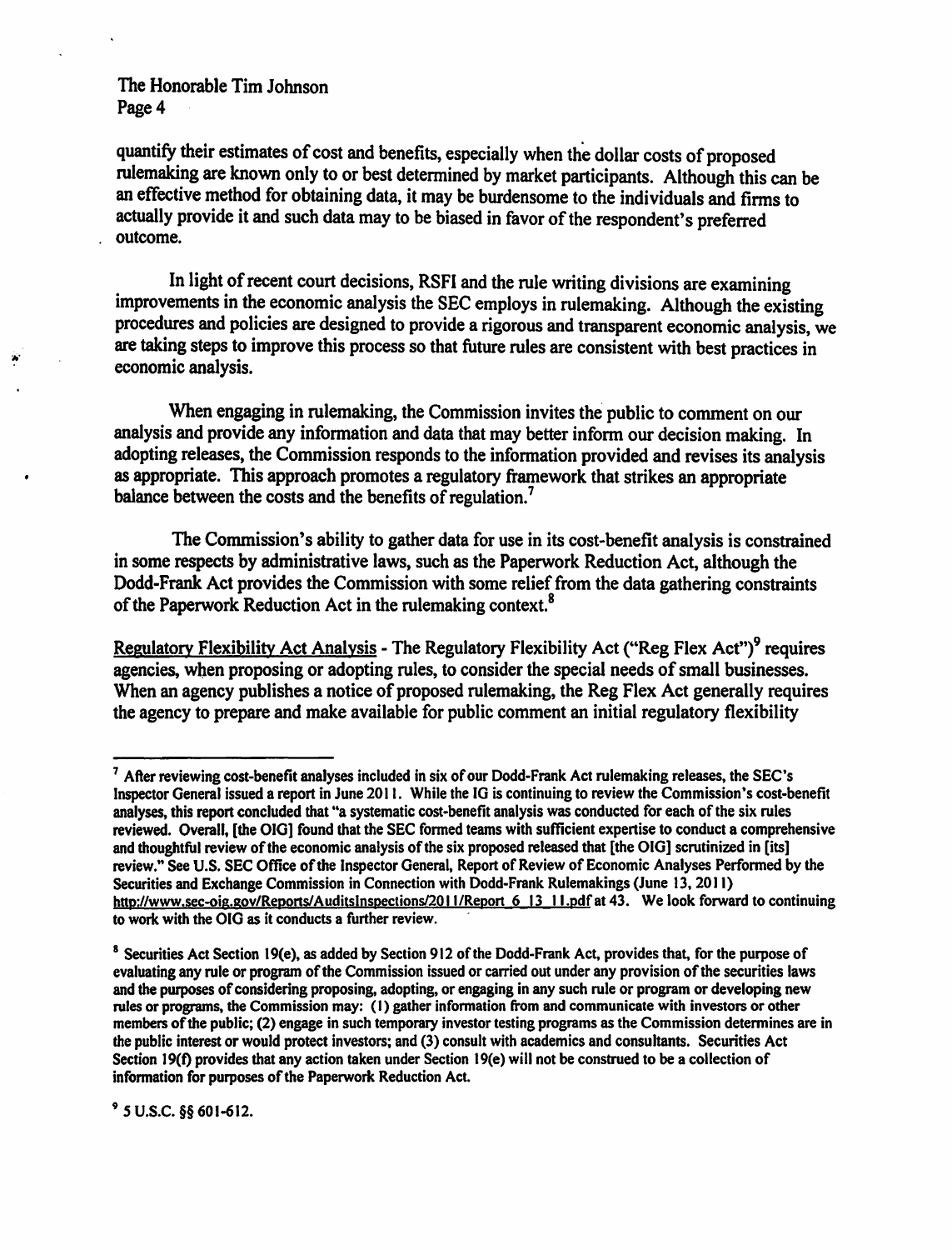analysis ("IRFA") that describes the impact of the proposed rule on small entities.<sup>10</sup> Among other things, the IRFA must describe the significant alternatives to the rules that the agency has considered that would accomplish the stated objectives of the applicable statute while minimizing any significant economic impacts of the proposed rules on small entities. When an agency publishes a final rule, the agency must prepare and make available to the public a final regulatory flexibility analysis ("FRFA"). Among other things, the FRFA must include a statement of the significant issues raised by the public comments in response to the IRFA, a statement of the assessment of the agency of such issues, and a statement of any changes made in the proposed rule as a result of such comments.

Paperwork Reduction Act Analysis - The Paperwork Reduction Act of 1980<sup>11</sup> was intended to reduce federal paperwork burdens on individuals and companies. A federal agency generally may not conduct or sponsor a "collection of information" without the approval of OMB. In general, each time the Commission requires or requests information from ten or more persons by asking identical questions, such as through a form or other disclosure requirement, it must first obtain OMB approval. For rules proposed for public comment, the Commission generally submits the rule and an estimate of the rule's paperwork burden to OMB at the time it publishes the proposed rule in the *Federal Register.* 

The proposing release for a rule solicits specific comments concerning the proposed collection of information, including: whether the proposed collection of information is necessary for the proper performance of the functions of the agency; whether the agency's estimate of the burden of the proposed collection of information is accurate; whether there are ways to enhance the quality, utility, and clarity of the information to be collected; and whether there are ways to minimize the burden of collection of information on those who are to respond.

The adopting release for a rule summarizes: any comments received and explains the agency's response to the comments; explains any modification made to the rule as it applies to the collection of information, and why the modification was made; and reports any changes to the burden estimate, purpose, use, or necessity of the collection of information.

"Maior" Rule Analysis - Under the Small Business Regulatory Enforcement Fairness Act of 1996, $\frac{12}{3}$  a rule generally cannot take effect until the Commission submits a report on the rulemaking (regardless of its impact on small entities) to each House of Congress and the Comptroller General of the Government Accountability Office. The report generally includes: a copy of the rule, general statement on major/non-major status, proposed effective date of the rule, cost-benefit analysis, Reg Flex Act compliance, and any other relevant information. If a

II 44 U.S.C. §§ 3501-3520.

12 Pub. L. No. 104-121, Title II, 110 Stat. 847, 857 (1996).

<sup>&</sup>lt;sup>10</sup> Under the Reg Flex Act, the Commission is required to consider impacts on the small entities to which a rule directly applies; the Commission also typically considers indirect economic impacts as part of its broader economic analysis. The Reg Flex Act provides that agencies do not need to prepare initial and final regulatory flexibility analyses if the head of the agency certifies that the rule will not, if promulgated, "have a significant economic impact on a substantial number of small entities." 5 U.S.C. § 605(b).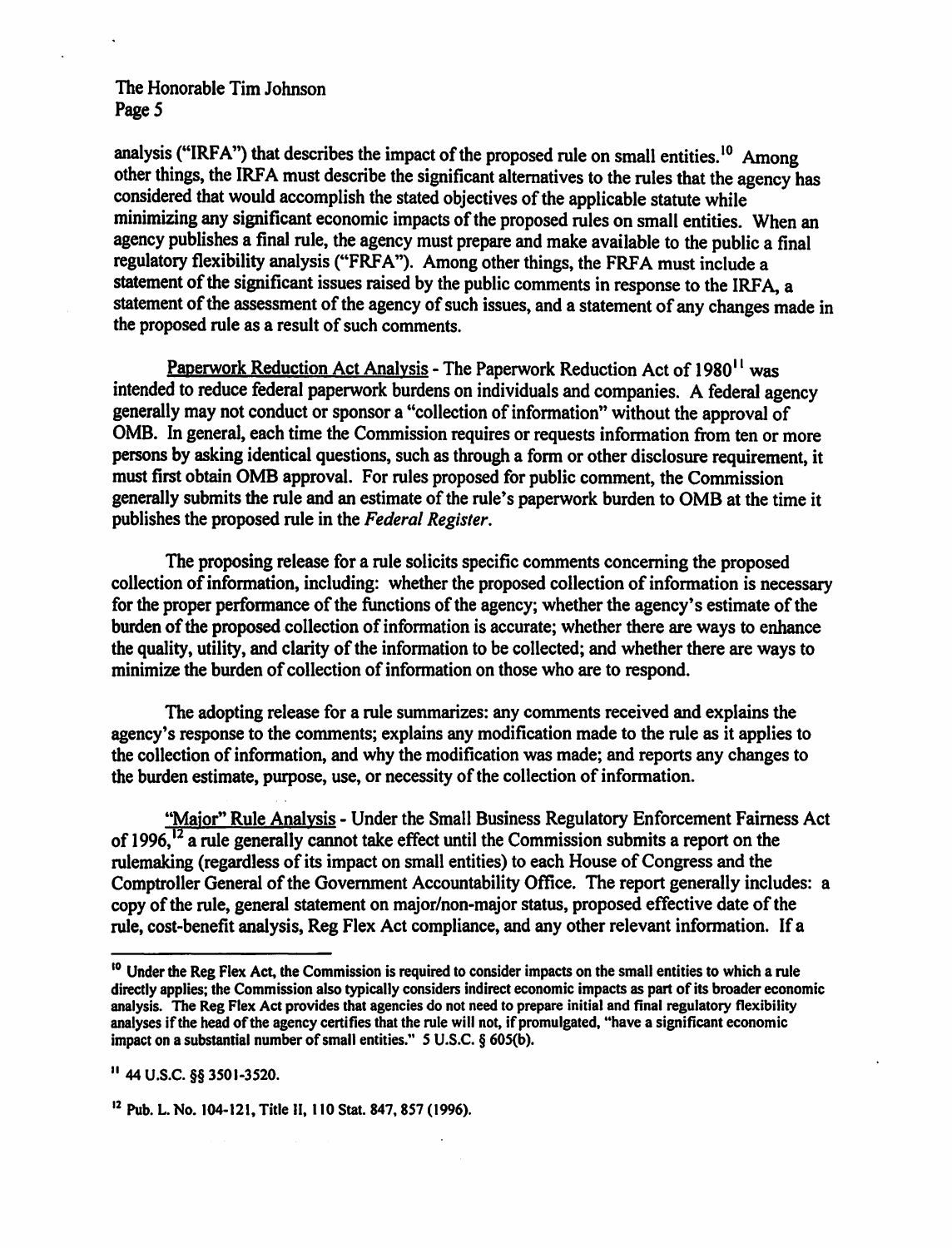rule is "major," its effectiveness generally will be delayed for a 60-day period pending Congressional review.<sup>13</sup> SEC staff provide an initial analysis to OMB, which makes the final determination as to whether a rule is "major." The Act provides Congress with a special procedural mechanism for overriding an agency rule during a defined period after receipt of an agency's rulemaking report.

*2. Provide your agency's current and future plans to regularly review and, when*  appropriate, modify regulations to improve their effectiveness while reducing compliance *burdens. Please include a description of actions your agency has taken, or plans to take, to streamline regulations; for example, the Consumer Financial Protection Bureau's "Know Before You Owe" effort drastically simplifies mortgage and student loan disclosure requirements. Also note statutory impediments, if any, that prevent your agency from streamlining any duplicative or inefficient rules under your purview.* 

The Commission and staff currently have formal and informal processes for identifying existing rules for review and for conducting those reviews to assess the rules' continued utility and effectiveness in light of the continuing evolution of the securities markets and changes in the securities laws and regulatory priorities. Which process or processes may apply in the case of a given rule may vary depending on multiple factors.

One of the ongoing processes for review of existing rules is the review process under Section 610(a) of the Reg Flex Act, which requires an agency to review its rules that have a significant economic impact upon a substantial number of small entities within 10 years of the publication of such rules as final rules. The purpose of the review is ''to determine whether such rules should be continued without change, or should be amended or rescinded ... to minimize any significant economic impact of the rules upon a substantial number of small entities." The Reg Flex Act sets forth specific considerations that must be addressed in the review of each rule: (i) the continued need for the rule; (ii) the nature of complaints or comments received concerning the rule from the public; (iii) the complexity of the rule; (iv) the extent to which the rule overlaps, duplicates, or conflicts with other federal rules, and, to the extent feasible, with state and local governmental rules; and (v) the length of time since the rule has been evaluated or the degree to which technology, economic conditions, or other factors have changed in the area affected by the rule.

The Commission annually publishes a list of rules that are scheduled to be reviewed by the Commission staff during the next 12 months pursuant to Section 610(a) of the Reg Flex Act. The Commission's stated policy is to conduct such a 10-year review of all final rules to assess not only their continued compliance with the Reg Flex Act, but also to assess generally their

<sup>&</sup>lt;sup>13</sup> A rule is major if OMB determines that it is likely to result in: (1) an annual effect on the economy of \$100 million or more, (2) a major increase in costs or prices for consumers or individual industries, or (3) significant adverse effects on competition, employment, investment, productivity, innovation or the ability of U.S.-based enterprises to compete with foreign-based enterprises in domestic export markets. See *S* U.S.C. § 804.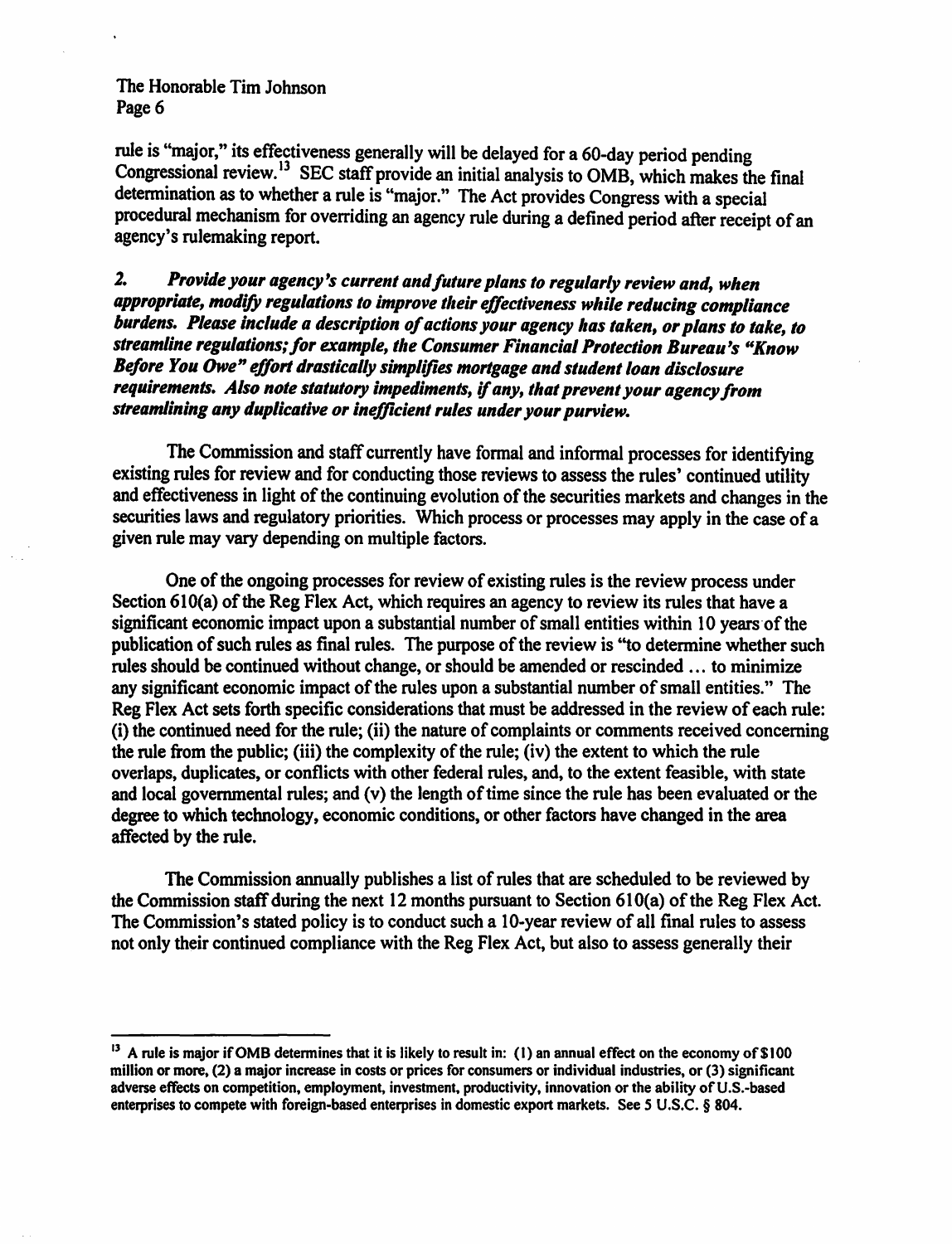continued utility.<sup>14</sup> The list published by the Commission, therefore, may be broader than that required by the Reg Flex Act, because it may include rules that do not have a significant economic impact on a substantial number of small entities. In publishing the list, the Commission solicits comments generally on the listed rules, and particularly on whether the rules affect small businesses in new or different ways than when they were first adopted. The Commission accepts comments electronically - through a comment form on the Commission's website, an e-mail comment box, or the Federal eRulemaking Portal - or in paper mailed to the Commission's Secretary.

In addition to the annual list of rules scheduled for a 10-year review, the Commission also publishes twice yearly an agenda of anticipated rulemaking actions pursuant to section 602(a) of the Reg Flex Act. While the Reg Flex Act requires these semi-annual agendas to include only rules that are likely to have a significant economic impact on a substantial number of small entities, the Commission's general practice has been to include in its agendas all anticipated rulemakings for which it has provided or will provide notice and comment, regardless of their impact on small entities. The complete agenda is available at www.reginfo.gov, and information on regulatory matters in the agenda is available at www.regulations.gov.<sup>15</sup> The agenda includes both potential changes to existing rules, including rescission, and new rulemaking actions. The Commission publishes a notice of each agenda on its website and invites questions and public comment, through the electronic or paper means described above, on the agenda and on the individual agenda entries.

The SEC currently plans to review a number of existing rules pursuant to these processes. For example, the Commission's semi-annual rulemaking agenda under the Reg Flex Act lists a number of existing rules that are under consideration for revision. In addition, as discussed in more detail below, I recently instructed the staff to take a fresh look at the SEC's existing offering rules to develop ideas for the Commission to consider that would reduce the regulatory burdens on small business capital formation in a manner consistent with investor protection.

In addition, on September 6, 2011, the Commission published a Request for Information in the Federal Register, on the Commission's Web site, and on the Federal eRulemaking Portal (www.regulations.gov). The Request for Information invited interested members of the public to submit comments to assist the Commission in considering the development of a plan for the retrospective review of its regulations. The comment period closed on October 6, 2011. We received over 70 comments, which we are in the process of considering.

<sup>&</sup>lt;sup>14</sup> When the Commission implemented the Reg Flex Act in 1980, it stated that it "intend[ed] to conduct a broader review (than that required by the RFA], with a view to identifying those rules in need of modification or even rescission." Securities Act Release No. 6302 (Mar. 20, 1981), 46 Fed. Reg. 19251 (Mar. 30, 1981).

<sup>15</sup>The agenda also is published in the *Federal Register,* but the version of the agenda published in the *Federal Register* includes only those rules for which the agency has indicated that preparation of a Reg Flex Act analysis is required (i.e., rules that are likely to have a significant economic impact on a substantial number of small entities).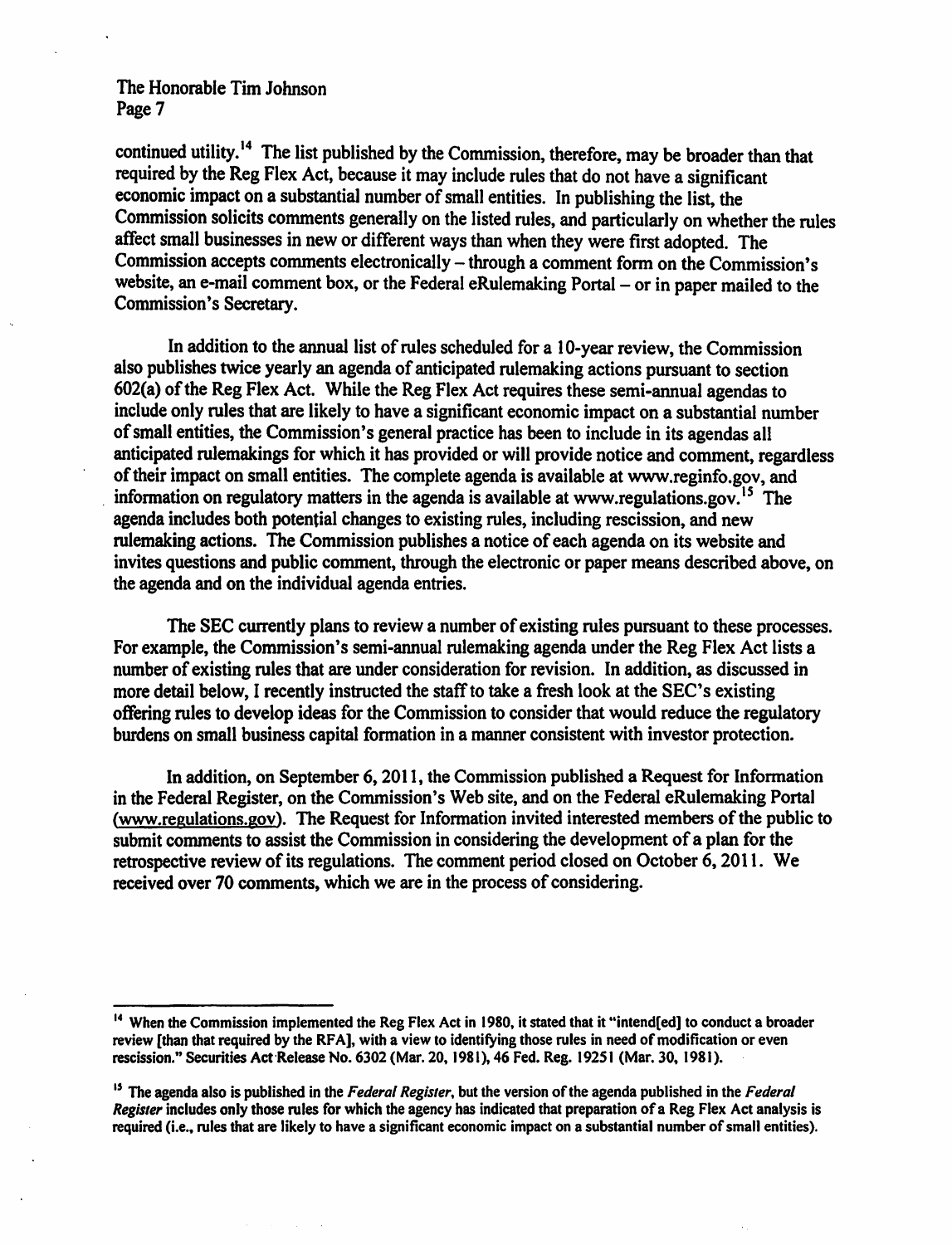## J. *Provide details of how your agency encourages public participation in the rulemaking process, including tlirough administrative procedures, public accessibility, and informal supervisory policies and procedures.*

Public comment is vitally important to the Commission's rulemaking. As discussed earlier, the Commission generally engages in rulemaking in which it publishes notice of proposed rules and seeks public comment before adopting substantive regulations or amendments to existing regulations. The notice and comment period provides market participants, investors, regulated parties, and other interested persons the opportunity to offer views and suggestions on our proposals, as well as empirical data regarding their impact. It is important to note that the Commission generally considers comments received even after the expiration of the comment period. In addition, the Commission has reopened or extended comment periods in appropriate circumstances to provide additional opportunities for comment.

The views and data received from comments provide invaluable information that helps the Commission in crafting final rules that further our mission to protect investors, maintain fair, orderly, and efficient markets, and facilitate capital formation. We carefully review and analyze the comments received on our proposed rules, and address comments in our releases adopting final rules. In doing so, we coordinate the review across the agency so that appropriate staff expertise can be brought to bear on rulemaking.

Recognizing the importance of the rulemakings required under the Dodd-Frank Act, the Commission expanded its open and transparent rulemaking process shortly after the Act was signed into law by providing an opportunity for public input even before issuing formal rule proposals. To facilitate early public comment on Dodd-Frank implementation, the Commission made available a series of e-mail boxes, organized by topic, to receive preliminary views from the public. These e-mail boxes are on the SEC website. In addition, our staff has sought the views of affected stakeholders and the public. This approach has resulted in hundreds of meetings with a broad cross-section of interested parties. To further this public outreach effort, the SEC staff has held joint public roundtables with the Commodity Futures Trading Commission staff on select key topics. Through these processes, we have received a wide variety of views and information that is useful to us in proposing and, ultimately, adopting rules. The SEC also hosted a roundtable on the agency's required rulemaking under Section 1502 of the Dodd-Frank Act, which relates to reporting requirements regarding conflict minerals originating in the Democratic Republic of the Congo and adjoining countries.

## 4. Provide details of how your agency addresses the unique challenges facing smaller *institutions when dealing with regulatory compliance, including any related advisory committees your agency may have or other opportunities for small institutions to* be *heard by your agency. Please also detail how your agency responds to concerns raised by small Institutions.*

In promulgating rules, the SEC takes into account the rules' impact on smaller institutions. As discussed above, the Reg Flex Act requires federal agencies, including the SEC, to consider the impact of regulations on small entities in developing proposed and final regulations and to consider alternatives that would lower the burden on small entities. Consistent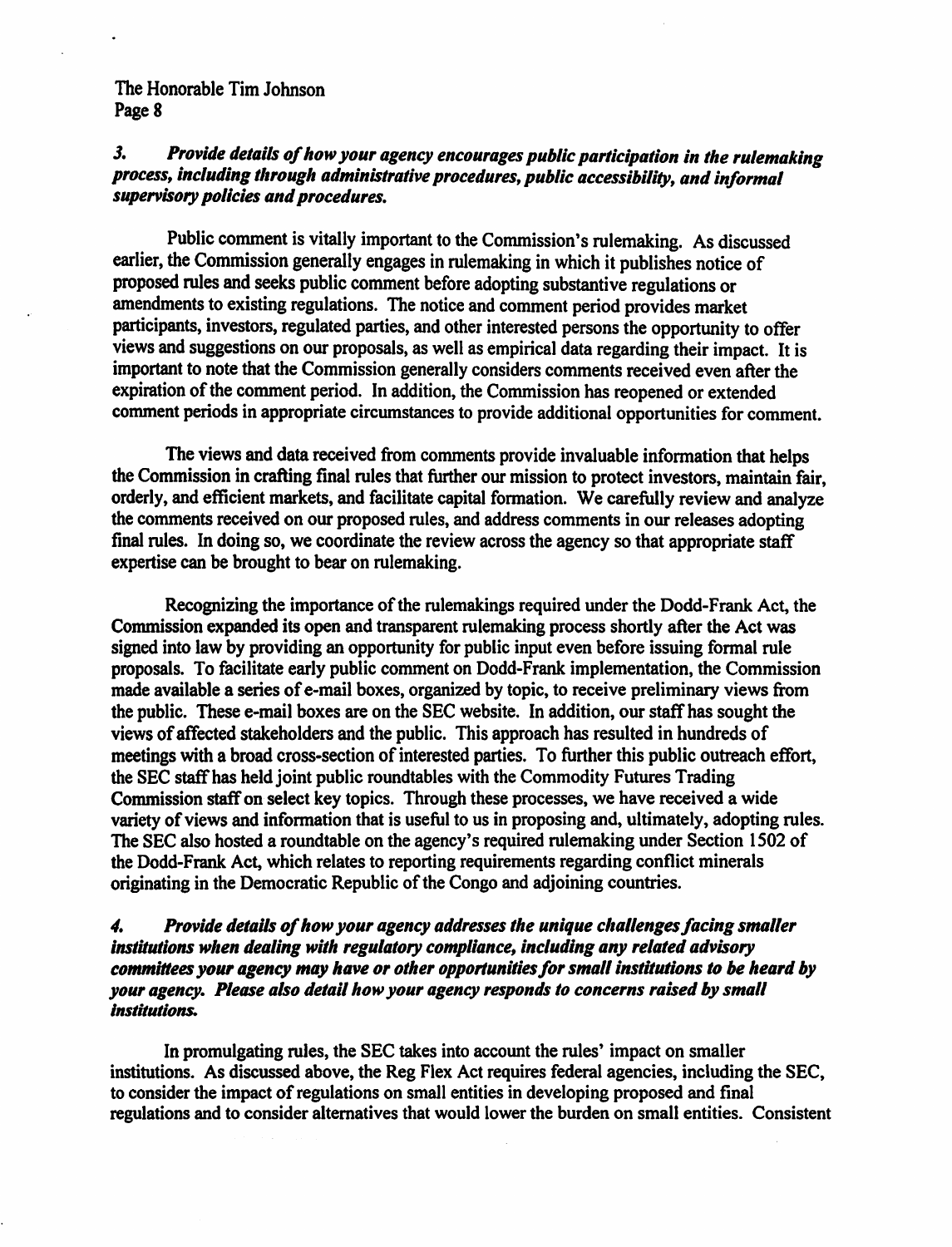with that Act, whenever notice and comment on a rulemaking is required, the SEC analyzes the rulemaking's effects on small businesses and alternatives.

We anticipate that an analysis under the Reg Flex Act will be required for almost all of the rules that the SEC promulgates under the Dodd-Frank Act, and the SEC already has provided targeted relief to smaller institutions in a number of the rules that it has adopted under the Dodd-Frank Act. For example, in implementing Sections 404 and 406 of the Dodd-Frank Act, which require certain advisers to hedge funds and other private funds to report information for use by the Financial Stability Oversight Council, the SEC divided advisers by size into two broad groups - large advisers and smaller advisers. For smaller advisers, the amount of information reported and the frequency of reporting is much less than for larger advisers. In addition, in connection with the Commission's rules under Section 951 of the Dodd-Frank Act, which require issuers to provide for periodic votes on executive compensation and the frequency of those votes, we provided additional time for smaller reporting companies to comply with those requirements.

The SEC also is committed to reviewing the impact of existing rules on smaller institutions. As discussed earlier, Section 610 of the Reg Flex Act requires an agency to review its rules that have a significant economic impact upon a substantial number of small entities within 10 years of the publication of such rules as final rules.

Also, as noted above, I recently instructed the staff to take a fresh look at the SEC's offering rules to develop ideas for the Commission to consider that would reduce the regulatory burdens on small business capital formation in a manner consistent with investor protection. Areas of focus for the staff will include:

• the restrictions on communications in initial public offerings;

 $\mathcal{L}_{\text{max}}$  , where  $\mathcal{L}_{\text{max}}$ 

- whether the restrictions on general solicitation in private offerings should be revisited in light of current technologies, capital-raising trends, and our mandates to protect investors and facilitate capital formation;
- the number of shareholders that trigger public reporting, including questions surrounding the use of special purpose vehicles that hold securities of a private company for groups of investors; and
- regulatory questions posed by new capital raising strategies, such as crowdfunding.

In conducting this review, the staff will solicit input and data from multiple sources, including small businesses, investor groups, and the public-at-large. The review also will include the evaluation of recommendations from our SEC Government-Business Forum on Small Business Capital Formation (see the discussion below) and our recently-created Advisory Committee on Small and Emerging Companies, as well as suggestions we receive through the website solicitation of suggestions.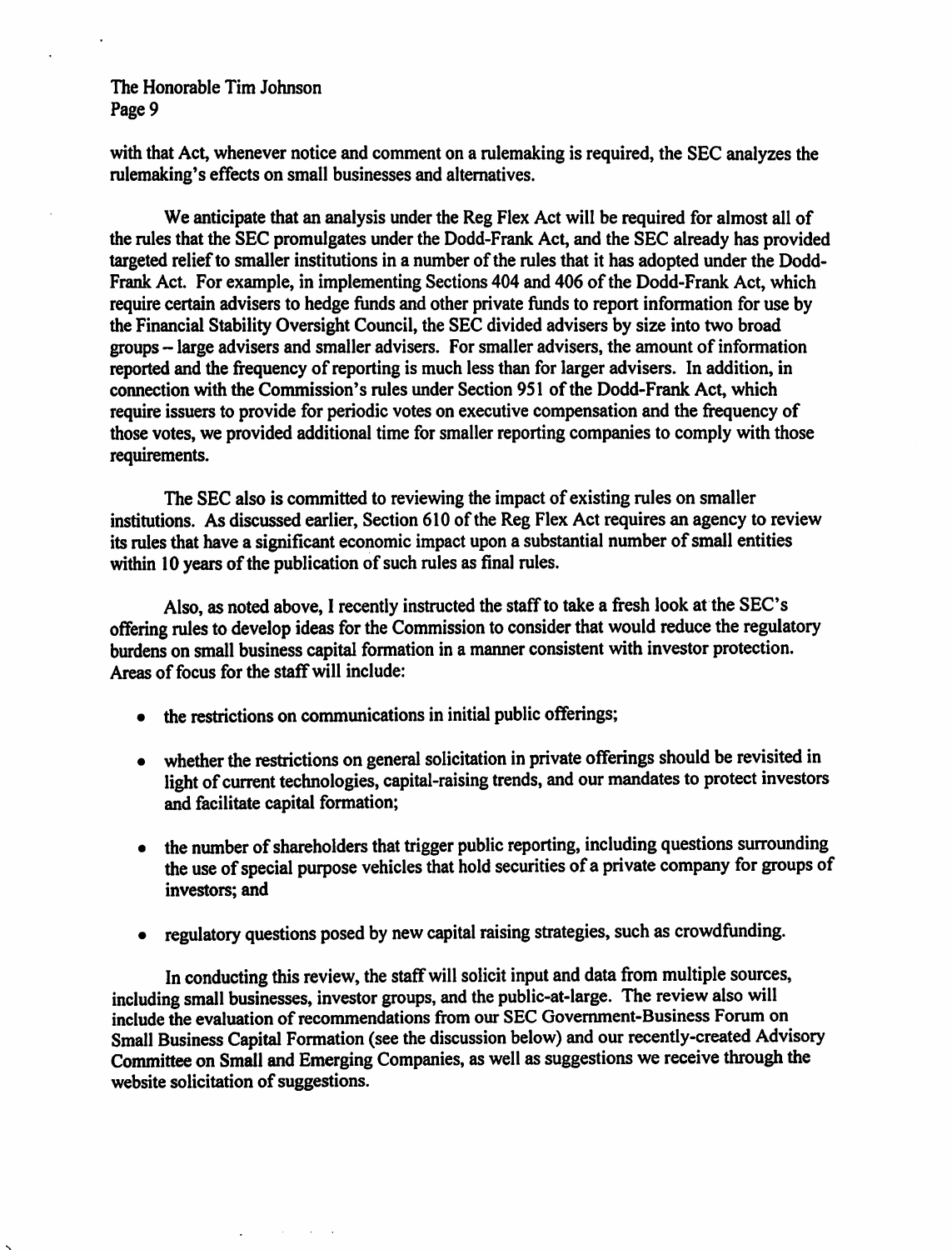In addition to considering the regulatory compliance challenges of smaller institutions in promulgating and reviewing rules, the SEC provides these institutions with a number of avenues for airing their compliance concerns. The SEC holds an annual SEC Government-Business Forum on Small Business Capital Formation. This gathering has assembled annually since 1982, as mandated by the Small Business Investment Incentive Act of 1980. A major purpose of the Forum is to provide a platform for small businesses to highlight perceived unnecessary impediments to the capital-raising process. Previous Forums have developed numerous recommendations seeking legislative and regulatory changes in the areas of securities and financial services regulation, taxation and state and federal assistance. Participants in the Forum typically have included small business executives, venture capitalists, government officials, trade association representatives, lawyers, accountants, academics and small business advocates. In recent years, the format of the Forum typically has emphasized small interactive breakout groups developing recommendations for governmental action.

Our Compliance Outreach Program also provides a forum for regulated entities to learn about effective compliance practices, discuss compliance issues, and for senior officers to share experiences. The mission of the program is to improve compliance by opening the lines of communication between SEC staff and Chief Compliance Officers and other senior officers of registered broker dealers, investment advisers and investment companies. The program features a number of elements, including regional events at various locations across the country and national events sponsored in Washington, DC.

The Commission also recently established an Advisory Committee on Small and Emerging Companies. The Advisory Committee is intended to provide a formal mechanism through which the Commission can receive advice and recommendations specifically related to privately held small businesses and publicly traded companies with less than \$250 million in public market capitalization. The members of the Advisory Committee include representatives from a range of small and emerging companies, and investors in those types of companies, with real world experience under our rules. The Advisory Committee held its first meeting on October 31, 2011, where it considered a number of issues related to capital formation for small and emerging companies, including the triggers for registration and public reporting and suspension of reporting obligations, possible scaling of regulations for newly public companies, crowdfunding, possible modifications to Regulation A, and the restrictions on general solicitation. We understand that the Advisory Committee intends to provide preliminary recommendations to the Commission on many of these topics in the coming weeks, and we look forward to receiving those recommendations.

## *5. Describe how regulatory interagency coordination has improved since the creation of the Financial Stability Oversight Counsel established* by *the Wall Street Reform*  Act. Provide specifics of how coordination has helped, either formally or informally, in your *rulemaking process.*

The Commission is committed to working closely, cooperatively, and regularly with our fellow regulators to strengthen our implementation of the regulatory structure established by the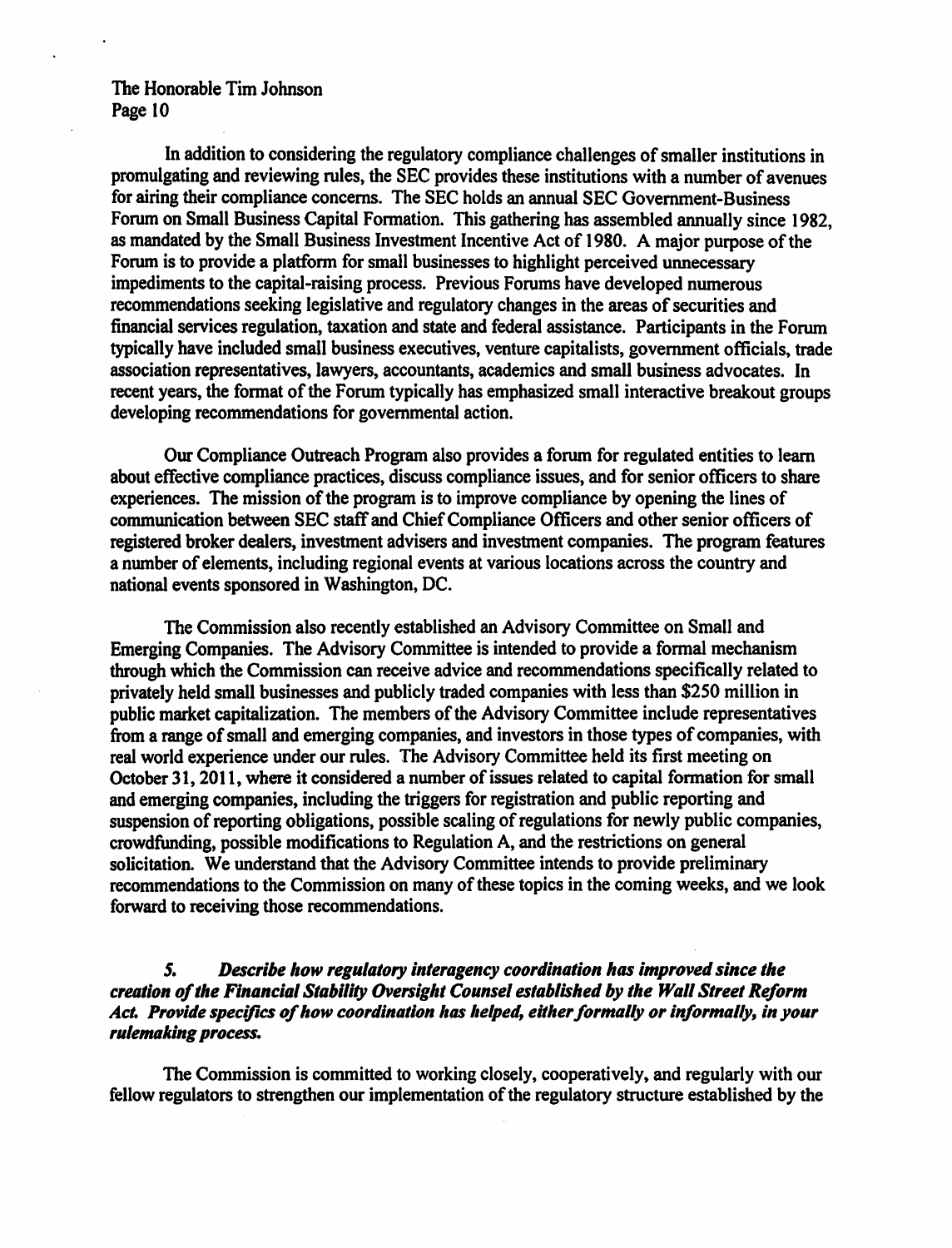Dodd-Frank Act and in carrying out our mission to protect investors, maintain fair, orderly, and efficient markets, and facilitate capital formation.

We meet regularly, both formally and informally, with other financial regulators. SEC staff working groups, for example, consult and coordinate with the staffs of the CFTC, Federal Reserve Board, and other federal regulators on implementation of Title VII of the Dodd-Frank Act. As you know, the SEC's rules will apply to security-based swaps, while the CFTC's rules will apply to swaps. Our objective is to establish consistent and comparable requirements, to the extent possible, for swaps and security-based swaps, taking into account differences in products, participants, and markets, and this objective will continue to guide our efforts as we move toward adoption. While, in some instances, the CFTC has released proposed rules before we have, in each of these cases, the rules were the subject of extensive interagency discussions.

In addition, as required by the Dodd-Frank Act, we are working with the CFTC to adopt joint rules further defining key definitional terms relating to the products covered by Title VII and certain categories of market intermediaries and participants. Joint rulemaking regarding key definitions will help to ensure regulatory consistency and comparability, and thus help to prevent gaps, regulatory arbitrage, and confusion.

Commission staff also is working closely with the Federal Reserve Board and the CFTC to develop, as required by Title VIII of the Dodd-Frank Act, a common framework to supervise financial market utilities, such as clearing agencies registered with the SEC, that are designated by the Financial Stability Oversight Council as systemically important. This framework provides for consulting and working together on examinations of systemically important financial market utilities consistent with Title VIII. This added layer of protection, or "second set of eyes," called for by the Act will help provide assurance that the U.S. financial system receives well coordinated oversight from all relevant supervisory authorities.

There has also been an extensive, collaborative effort by the Federal banking agencies, the SEC, the CFTC and our respective staffs to implement a number of other Dodd-Frank Act provisions. For example, the Commission joined its fellow regulators in issuing for public comment proposed risk retention rules for asset backed securities, the "Volcker Rule" prohibiting banking entities from engaging in proprietary trading and having certain relationships with hedge funds and private equity funds, and a rule governing the incentive-based compensation arrangements of certain financial institutions. We also jointly adopted with the CFTC, based on consultation with FSOC, a new rule that requires hedge fund advisers and other private fund advisers registered with the Commission to report systemic risk information on a new "Fonn PF."

Finally, because the world today is a global marketplace and what we do to implement many provisions of the Act will affect foreign entities, the Commission is consulting bilaterally and through multilateral organizations with counterparts abroad. The SEC and CFTC, for example, are directed by the Dodd-Frank Act to consult and coordinate with foreign regulators on the establishment of consistent international standards with respect to the regulation of swaps, security-based swaps, swap entities, and security-based swap entities. We believe that the